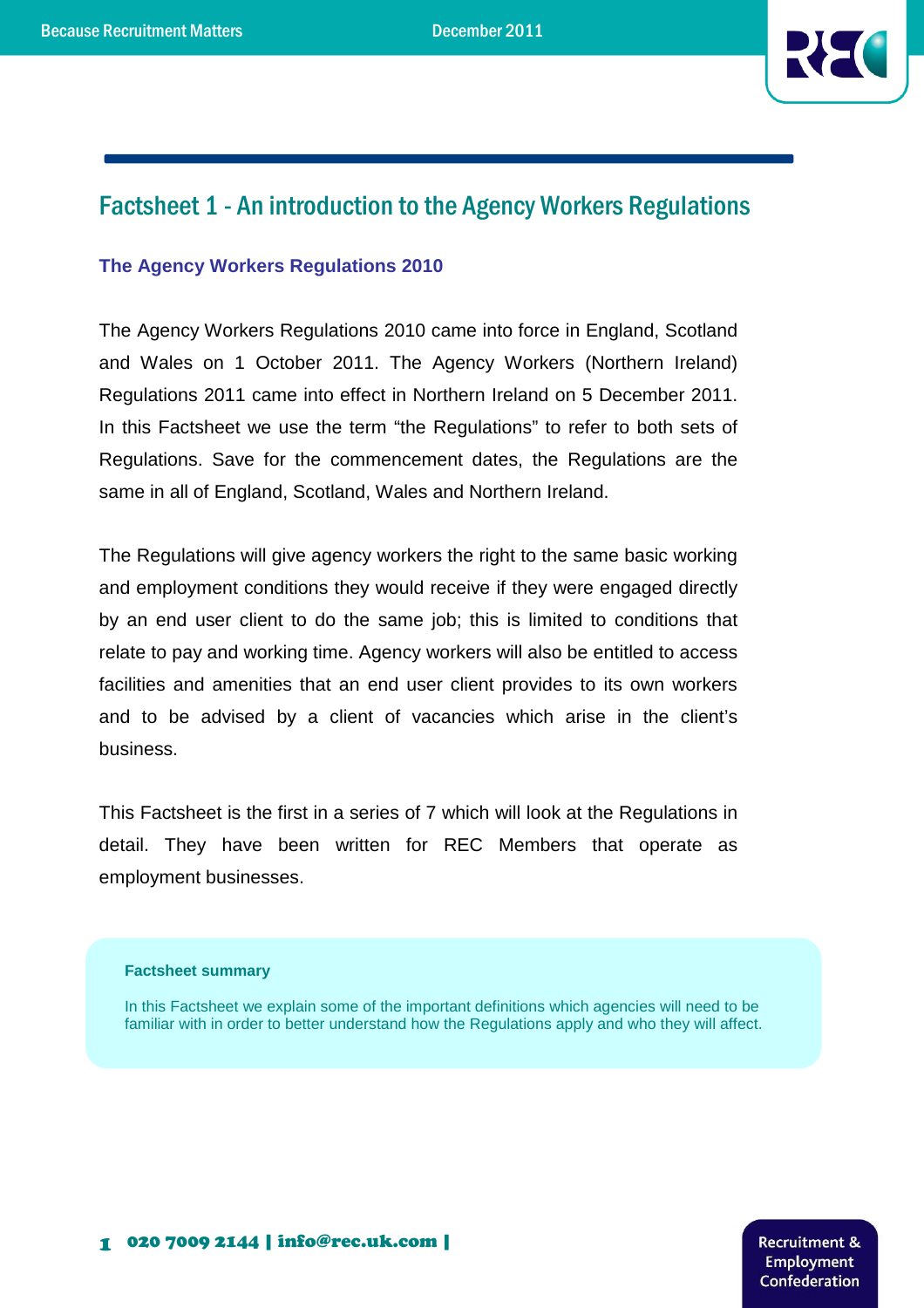

### **1. Who is an agency worker?**

For the purpose of the Regulations, an agency worker is:

- an individual:
- who is supplied by a temporary work agency to work temporarily under the supervision and direction of a client; and who
- has a contract of employment or any other type of contract (a contract for services for example) under which they provide their services personally for the agency.

So an agency worker is the individual typically supplied by employment businesses to a client to work under the client's direction and supervision.

The Regulations do not apply to:

- individuals who have found a "perm" job with a client, even if they were introduced by an agency;
- individuals who are genuinely in business on their own account (i.e. genuinely self-employed) will not be within scope. Workers engaged via umbrella companies or other intermediaries will be in scope unless they are genuinely self employed (for further information see Factsheet 2);
- individuals who work in-house temporary staffing banks, this is where an organisation engages its own temporary workers directly;
- individuals on secondment or loan from one organisation to another;
- individuals working for managed service contractors and are not working under the supervision and direction of the hirer.

### **2. Are self-employed workers and limited company contractors "agency workers"?**

The Regulations do not specifically exclude limited company contractors; however individuals who are genuinely self-employed, i.e. in business of their own account (whether by way of a limited company or otherwise) and who do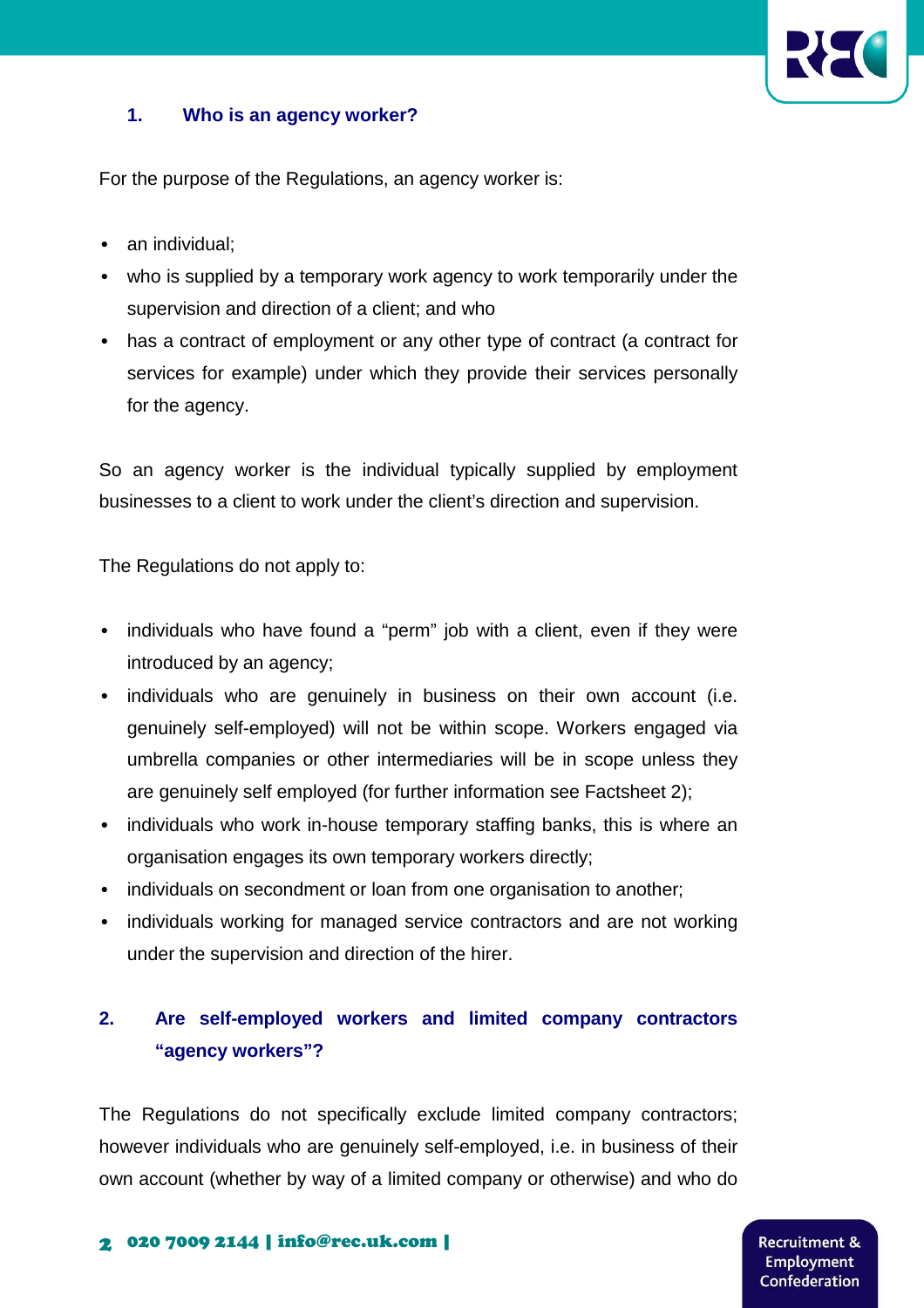

not work under the supervision and direction of the hirer are not "agency workers." (See Factsheet 5 for further details).

#### **3. What is a temporary work agency?**

The Agency Workers Directive (on which the Regulations are based) applies a different definition to the word "agency" to that which recruiters will be familiar with in the UK. For the purpose of the Regulations a temporary work agency is an undertaking which is in the business of "supplying individuals to work temporarily for and under the supervision and direction of hirers." This definition more accurately describes what recruiters will recognise as an employment business as defined in the Employment Agencies Act 1973 (the EAA) or the Employment Miscellaneous Provisions (Northern Ireland) Order 1981 (the Order). An "employment agency" (as defined in the EAA or Order) which introduces work seekers to clients to be engaged directly by the client (often referred to as "perm" recruitment), is not a "temporary work agency" under the Regulations and therefore is excluded from the provisions.

#### **3.1 "Intermediaries"**

The Regulations have been drafted widely to capture other businesses which do not see themselves as, or do not meet the EAA or Order definition of an employment business. The Government is keen to ensure that the Agency Workers Directive is properly implemented and provides protection to everyone who is supposed to be in scope.

The definition of a "temporary work agency" in the Regulations therefore also includes an undertaking which is responsible for "paying for, or receiving or forwarding payment for, the services of individuals who are supplied to work temporarily for and under the supervision and direction of hirers."

These conditions ensure that in addition to those businesses which operate as employment businesses, umbrella companies will also fall within the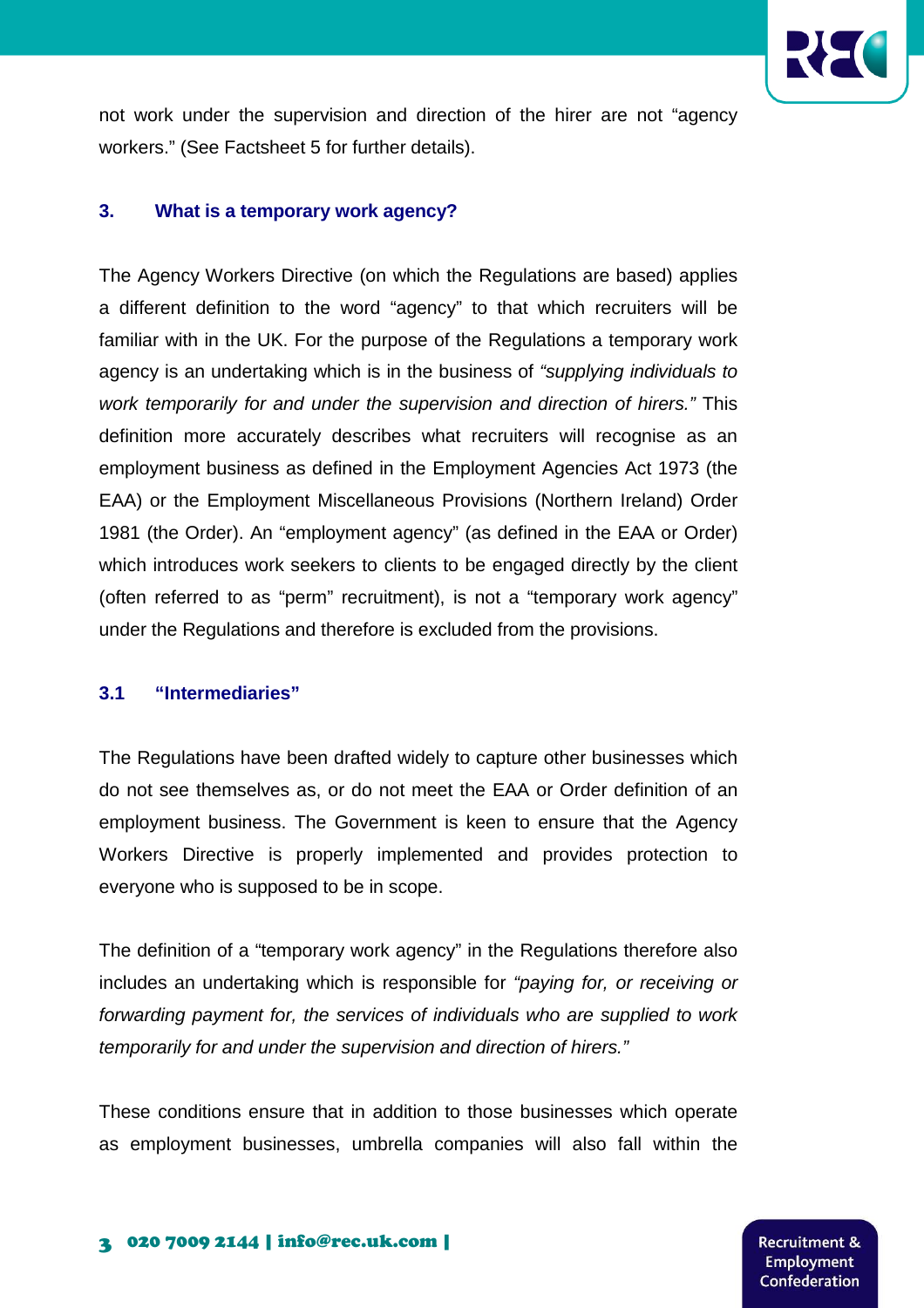

definition of a temporary work agency. The definition is also wide enough to capture payroll providers which solely handle payments for agency workers.

### **3.2 Master and neutral vendors:**

The definition of "temporary work agency" also includes master and neutral vendors which are involved in the supply of agency workers, although they do not contract directly with the agency workers.

The Regulations contain a number of provisions which are intended to ensure that workers who are supplied by agencies are still afforded equal treatment rights even when there are a number of intermediaries involved in the supply chain.

### **4. Who is the hirer?**

Essentially this is the end user client. The hirer is a company, partnership, sole trader, or a public body which is engaged in economic activity whether or not for profit which is the party to whom the agency worker is ultimately supplied, and under whose direction and supervision the agency worker works.

The anti-avoidance provisions in the Regulations (see Factsheet 5) also refer to "hirers connected to a hirer." Hirers are connected to hirers where one (directly or indirectly) has control of the other or a third party (directly or indirectly) has control of both hirers.

## **5. Managed services contracts – are these covered by the Regulations?**

Whilst an employment business simply provides workers to work under the client's supervision and control, a managed service contract provider will be responsible for delivering an entire service for a client such as catering, cleaning, IT or Human Resources. The managed service contractor will